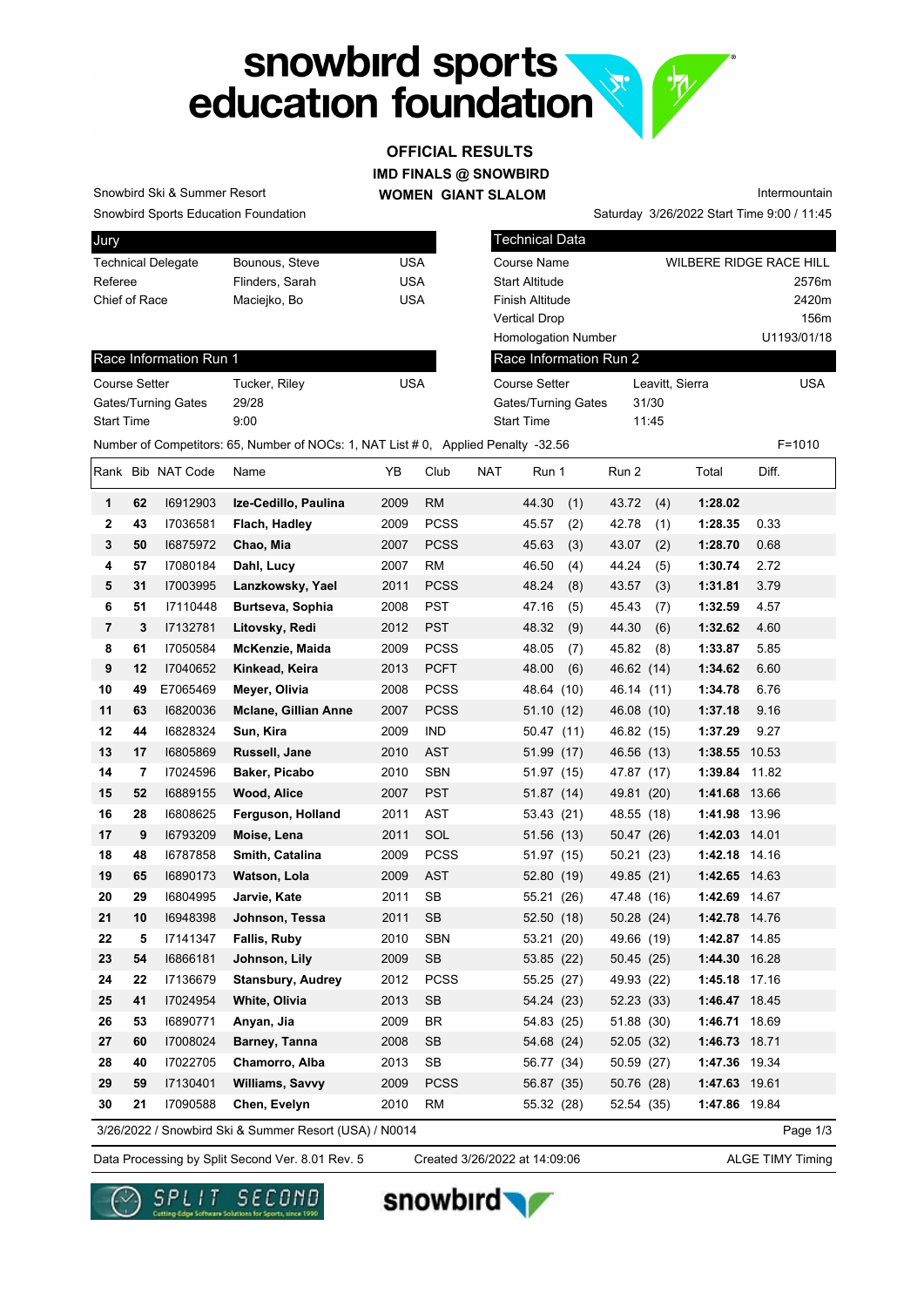### **IMD FINALS @ SNOWBIRD WOMEN GIANT SLALOM OFFICIAL RESULTS**

Snowbird Sports Education Foundation Snowbird Ski & Summer Resort

| Intermountain |
|---------------|
|               |

|  | Saturday 3/26/2022 Start Time 9:00 / 11:45 |  |  |  |
|--|--------------------------------------------|--|--|--|
|--|--------------------------------------------|--|--|--|

|    |              | Rank Bib NAT Code | Name                       | ΥB   | Club        | <b>NAT</b> | Run 1        | Run 2       | Total         | Diff. |
|----|--------------|-------------------|----------------------------|------|-------------|------------|--------------|-------------|---------------|-------|
| 31 | 27           | 17138403          | Cover, Chloe               | 2011 | <b>SBN</b>  |            | 56.06 (29)   | 52.73 (36)  | 1:48.79 20.77 |       |
| 32 | 18           | 17077008          | Janssen, Harper            | 2013 | <b>PCFT</b> |            | 57.19 (37)   | 51.89 (31)  | 1:49.08 21.06 |       |
| 33 | 32           | 17091841          | <b>Cummens, Simone</b>     | 2013 | <b>SBN</b>  |            | 56.19 (31)   | 52.99 (40)  | 1:49.18 21.16 |       |
| 34 | 25           | 16709974          | Larsen, Callie             | 2011 | <b>SB</b>   |            | 56.71 (33)   | 52.74 (37)  | 1:49.45 21.43 |       |
| 35 | 33           | 17089429          | Knoll, Cassandra           | 2011 | <b>BR</b>   |            | 57.01 (36)   | 52.90 (39)  | 1:49.91 21.89 |       |
| 36 | 26           | 16921225          | Johnson, Emma              | 2012 | SB          |            | 56.39 (32)   | 53.83 (43)  | 1:50.22 22.20 |       |
| 37 | 64           | 16709070          | McLean, Stella             | 2009 | <b>BR</b>   |            | 57.84 (39)   | 52.84 (38)  | 1:50.68 22.66 |       |
| 38 | 37           | 16949410          | Prudden, Cecilia           | 2011 | <b>SB</b>   |            | 57.83 (38)   | 53.28 (41)  | 1:51.11 23.09 |       |
| 39 | 16           | 17042057          | Gilbert, Willow            | 2012 | <b>SBN</b>  |            | 56.14 (30)   | 55.44 (47)  | 1:51.58 23.56 |       |
| 40 | 39           | 17145849          | Tanner, Avery              | 2011 | SOL         |            | 59.47 (43)   | 52.52 (34)  | 1:51.99 23.97 |       |
| 41 | 14           | 16752051          | Cook, Boeri                | 2010 | <b>SB</b>   |            | 58.35 (40)   | 53.90 (44)  | 1:52.25 24.23 |       |
| 42 | 19           | 16979735          | Washburn, Elsa             | 2012 | <b>PCSS</b> |            | 59.10 (41)   | 53.56 (42)  | 1:52.66 24.64 |       |
| 43 | 46           | 16742378          | Lundeen, Serelle           | 2009 | <b>AST</b>  |            | 1:00.13(45)  | 54.40 (45)  | 1:54.53 26.51 |       |
| 44 | 11           | 16709567          | Clark, Sloan               | 2011 | <b>BR</b>   |            | 1:00.88(47)  | 56.42 (49)  | 1:57.30 29.28 |       |
| 45 | 4            | 17165708          | Corcoran, Chandler         | 2012 | <b>RM</b>   |            | 59.42 (42)   | 59.09 (56)  | 1:58.51 30.49 |       |
| 46 | 35           | 17148706          | Hall, Viktoria             | 2013 | <b>RM</b>   |            | 59.80 (44)   | 58.81 (55)  | 1:58.61 30.59 |       |
| 47 | 1            | 17023738          | Sopko, Maja                | 2011 | <b>SB</b>   |            | 1:00.50(46)  | 58.26 (53)  | 1:58.76 30.74 |       |
| 48 | 38           | 16978457          | Ennen, Abigail             | 2012 | <b>PCSS</b> |            | 1:03.90(49)  | 55.28 (46)  | 1:59.18 31.16 |       |
| 49 | 42           | 17077251          | Cooper, Bailey             | 2013 | <b>PCFT</b> |            | 1:04.07(50)  | 56.73 (50)  | 2:00.80 32.78 |       |
| 50 | 20           | 16865296          | Arens, Willow              | 2011 | <b>SB</b>   |            | 1:03.76(48)  | 57.54 (52)  | 2:01.30 33.28 |       |
| 51 | 58           | 16949460          | <b>Theodore, Liberty</b>   | 2009 | <b>SB</b>   |            | 1:05.49(54)  | 55.83 (48)  | 2:01.32 33.30 |       |
| 52 | 13           | 16827412          | Knopp, Kate                | 2011 | <b>BR</b>   |            | 1:05.14(52)  | 58.50 (54)  | 2:03.64 35.62 |       |
| 53 | 56           | 17055678          | Johnson, Ginger            | 2008 | <b>SB</b>   |            | 1:06.96(55)  | 59.37 (57)  | 2:06.33 38.31 |       |
| 54 | 23           | 17077034          | <b>Ottinger, Genevieve</b> | 2012 | <b>PCSS</b> |            | 1:05.43(53)  | 1:01.18(59) | 2:06.61 38.59 |       |
| 55 | 6            | 17129595          | <b>Wolf, Clara</b>         | 2012 | <b>SBN</b>  |            | 1:05.07(51)  | 1:03.89(61) | 2:08.96 40.94 |       |
| 56 | 24           | 17087392          | Karr, Makenna              | 2013 | <b>RM</b>   |            | 1:10.04(58)  | 59.44 (58)  | 2:09.48 41.46 |       |
| 57 | $\mathbf{2}$ | 17168616          | <b>Mennitt, Gretchen</b>   | 2012 | <b>SB</b>   |            | 1:09.88 (57) | 1:02.44(60) | 2:12.32 44.30 |       |
| 58 | 8            | 17021840          | Economides, Livia          | 2012 | <b>SB</b>   |            | 1:09.34(56)  | 1:06.58(62) | 2:15.92 47.90 |       |
| 59 | 15           | 17122111          | Hutter, Morgan             | 2012 | SOL         |            | 1:11.19(59)  | 1:09.09(63) | 2:20.28 52.26 |       |
|    |              |                   |                            |      |             |            |              |             |               |       |

#### **NOT PERMITTED TO START 1st RUN**

| DID NOT START 1st RUN: 2 competitors      |                      |                       |
|-------------------------------------------|----------------------|-----------------------|
| 55<br>16735473<br>Abbett, Amelia          | <b>PCSS</b><br>2006  |                       |
| 47<br><b>Abbett, Scarlet</b><br>16735497  | <b>PCSS</b><br>2008  |                       |
|                                           |                      |                       |
| DID NOT FINISH 1st RUN: 3 competitors     |                      |                       |
| 45<br>16831827<br>Abuhaidar, Cate         | RM<br>2009           | 46.36 (12)            |
| Wu, Sophie Xiaohui<br>X7132668<br>34      | <b>BBSEF</b><br>2010 | 45.89<br>(9)          |
| 30<br>16889168<br>Wood, Ada               | <b>PST</b><br>2012   | 51.83 (29)            |
|                                           |                      |                       |
| DISQUALIFIED 1st RUN: 1 competitor        |                      |                       |
| 36<br>16949630<br><b>Bischoff, Olivia</b> | 2011<br><b>BR</b>    | 56.88 (51)<br>Gate 12 |
|                                           |                      |                       |
|                                           |                      |                       |

#### **NOT PERMITTED TO START 2nd RUN**

| 3/26/2022 / Snowbird Ski & Summer Resort (USA) / N0014 | Page $2/3$ |
|--------------------------------------------------------|------------|
|                                                        |            |

Data Processing by Split Second Ver. 8.01 Rev. 5 Created 3/26/2022 at 14:09:06 ALGE TIMY Timing

Created 3/26/2022 at 14:09:06